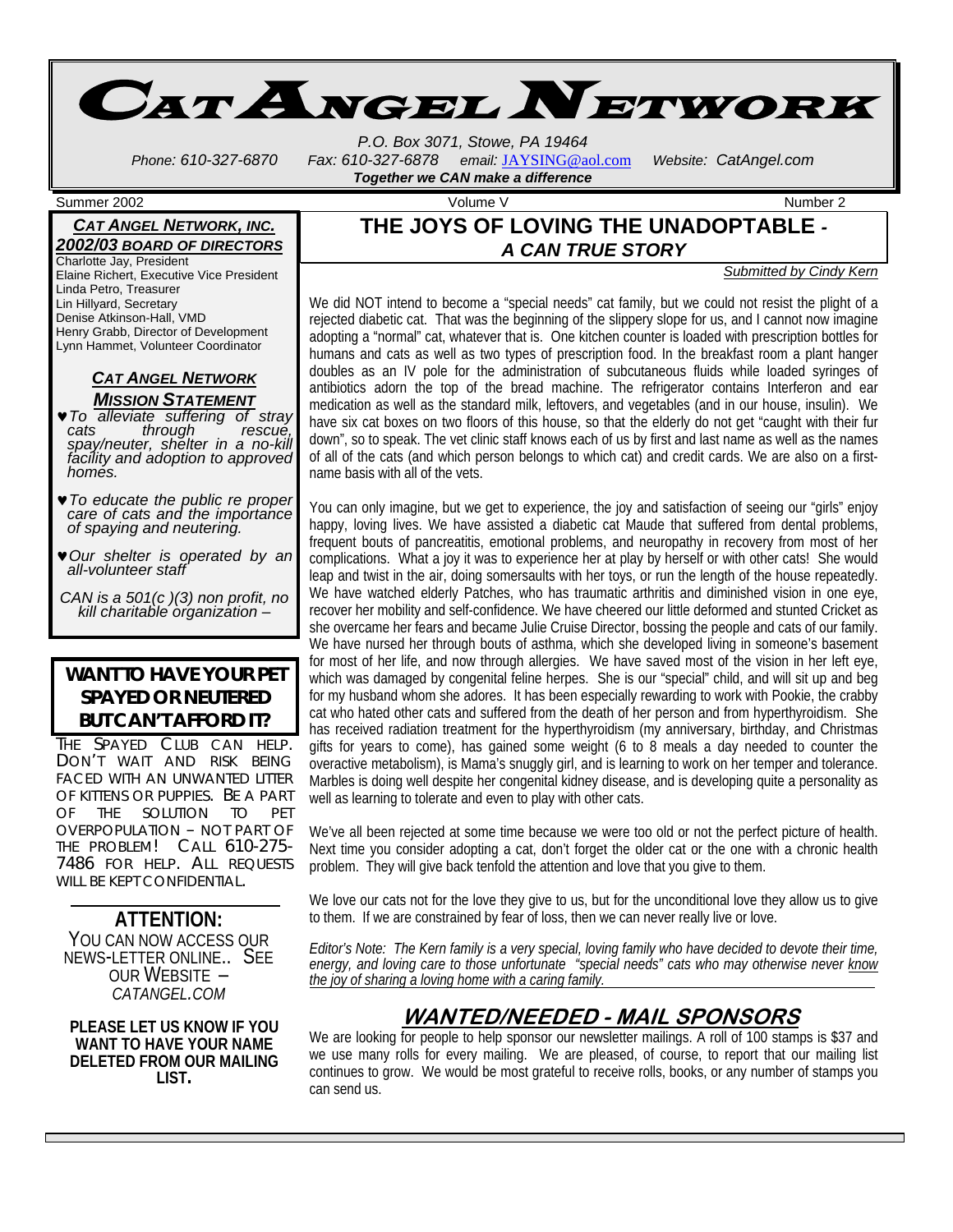# **DATABASE ASSISTANCE NEEDED!**

# **Volunteer Wanted**:

CAN wants to upgrade its existing database, and is seeking a volunteer to make the necessary changes to its Access 2002 database structure. If you are interested in finding out how you can help CAN in this way, please contact Roger Savage at RSavage@entermail.net.

# **FOSTERING: A REWARDING EXPERIENCE**

CAN is always looking for qualified individuals to serve as temporary foster parents for both adult cats and kittens. If you have experience loving and caring for cats; have time, energy and patience to share; are observant about feline medical issues; are willing to communicate regularly with CAN; and are willing to be screened by CAN to become an approved foster home, please consider helping CAN to help more cats by applying to serve as a foster parent. If you have any questions about what the experience is like, feel free to contact Rog and Deb at DSavage@entermail.net.

#### **FROM THE "CAT SCRAPS" FILE: Do these fit your cat to a "Tee?"**

If cats wore T-shirts, here is what they might say:

l

- \* "Purrfection cannot be improved!"<br>\* "If you don't like my attitude. you "If you don't like my attitude, you should see my cat!"
- \* "Take my advice. I'm not using it!"
- ❖ I'd like to help you out. Which way did you come in?"
- \* "Cats know how you feel. They don't care, but they know.
- \* "Dogs have owners; cats have staff."

"Thousands of years ago, cats were gods. They have never forgotten this!

# MATCHING CHARITABLE **GIFTS**

Did you know that many employers will match charitable gifts dollar for dollar made by their current and retired employees? Your employer may be one of them. Please consider checking with your employer and you may be able to "double the dollars" of your next contribution to Cat Angel Network. If you would like more information on this subject, please call us or email us. Thanks for your consideration.

# **"ANGEL" – THE MOST IMPORTANT WORD!**

*Submitted by Henry Grabb, Director of Development*

**CAT ANGEL NETWORK.** When I first heard the name, I figured that the **CAT** and **NETWORK** parts were pretty easy, but I found myself puzzling over the ANGEL bit. Three years later, I am starting to see more and more how fully the word Angel describes the whole organization! To explain this, I have decided to define "angel" and then work from there. Not an easy concept, but perhaps the closest spin I can give on the term is "one who bestows blessings on others." So then, in examining the Cat Angel Network, I'd have to say there are many types of Angels! The board members and volunteers are definitely Angels, bestowing blessings on the lives of the many defenseless animals who find solace and love through our organization. But then, the blessings are not just a one way street! What we receive back from these wonderful felines is definitely a blessing, so one must also call the Cats themselves angels (although we all know they can be little devils too, under the right circumstances)! Of course, the many who have adopted cats from us have both received and given blessings, so they too are both angels, and recipients of the blessings angels bestow. In addition, our donors are definitely angels! They help to make our work possible, and we know that every donor receives a good feeling, knowing that his/her hard-earned money is going to such a worthy cause.

So we are a CAT NETWORK for sure, but the ANGEL activity is the glue that holds the whole operation together. Thank heaven for Angels, and especially CAT ANGELS! l

# **"KITS 5, PEARL TOO":**

Sound bytes from foster parents' Rog and Deb's house Illustrating the joys and challenges of being a CAN foster parent

*Rog & Deb*: "OK, we agree to foster this beautiful, white, very pregnant cat for CAN."

*Our vet:* "Pearl is big, really big… You might want to have some sterile gauze on hand in case you have to help with the delivery."

*Rog & Deb to anyone who would listen*: "Oh…my…they…are…SO…beautiful!!! Pearl did it all on her own when we were at work! 4-white-babies-some-with-black-spots-and-one-brown-one! Everyone, including Pearl, is so contented! What a miracle!"

*Either of us on any given day:* "Aw, look at how he's holding his head! Do you see her? How cute is that?!? I'm getting the camera!"

*Rog & Deb*: "Come on…you can make it out of that birthing box, little one." (*Pearl's response*: "Are you crazy?? Don't encourage them!! I like them where I can see them!!")

*Spot, the resident cat:* "Meow, meow, meow, meow, meow!" (Translation: "Who is making all that racket in **my** house?")

*Rog & Deb to anyone who asked for the first four weeks:* "Actually, it's quite easy: we take care of Pearl, she takes care of all the kittens."

*Rog & Deb plus others*: "Happy four weeks old to you! Happy four weeks old to you!..."

*Rog one morning at some point beyond four weeks:* "Oh my gosh – there is poop everywhere!!"

*Kittens*: "Oh how we LOVE these big, portable toys called Rog and Deb!!"

R*og & Deb daily:* "Oh, aren't you a sweetie-pie? Kissy, kissy, kissy." (*Pearl's and kittens' responses:* "Purr, purr, purr…rub my belly…scratch my ears…")

*Pearl when separated from her six-weeks-old kittens to go on an antibiotic:* "Mommy and Daddy just **think** that they can keep me in this other room…I'm going to dig my way out!!"

*Kittens to each other*: "Get ready to charge, they are ready to open the door: 1, 2…"

*Rog & Deb to each other*: "We are really, really going to miss these babies when they go to their new homes. We love them dearly—and yet, we feel happy that we have been able to give them the best possible start to life."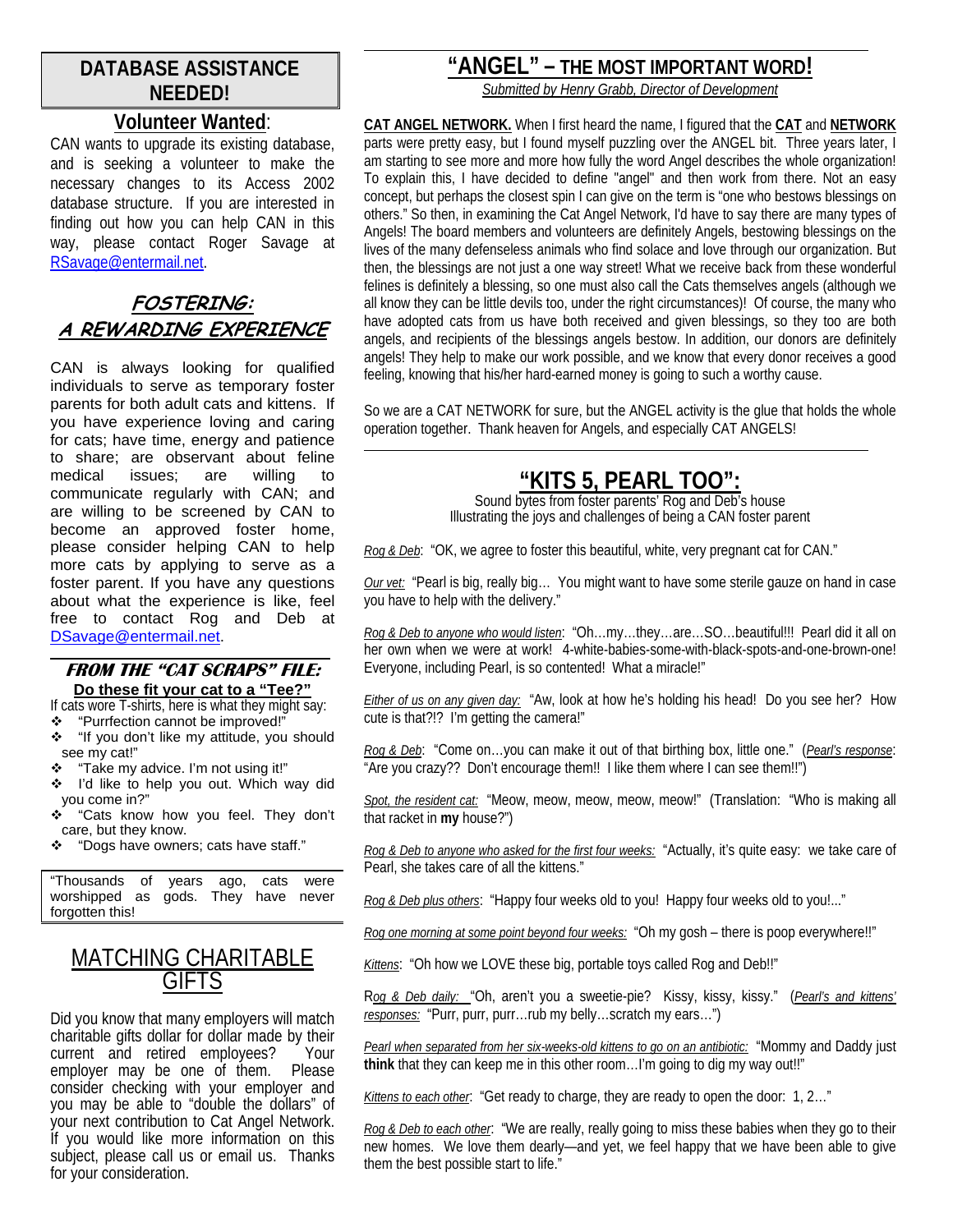# *LETTERS, WE GET LETTERS…..* **MAIL FROM ADOPTIVE PARENTS**

*Note: One of our rewards for the work we do is hearing from you, the adoptive parents of our little angels. Please write and send pictures, too .*

#### *Dear Cat Angel Network:*

*On March 24, 2001, we adopted a little buff cat named Bailey. He came to us with half a tail and a lot of love. He came into our lives with all his charm and warmth. It took about a week for Bailey to understand our dog Sally was not the devil. Sally welcomed Bailey with a little too much excitement, but Bailey took the more cautious approach. Bailey decided our son Matthew would be his first companion and after about a week Sally became his next companion. Bailey has a hard time deciding whom to sleep with sometimes, so he moves around a lot.* 

*Bailey is always happy. He has a low-key demeanor, then he explodes in a wild frenzy. He does have his days and nights mixed up at times – he can sleep a whole day away, then he is active at night but we have learned to adjust to him. Bailey likes to talk to us, and sit on my son's backpack while it hangs on the back of the chair. He looks at everyone with his soft teddybear face with trust and love.* 

*Bailey has become the best friend to Sally who has developed a back problem. Some days it hurts her to move and walk so Bailey stays with her and lays down with her. Lately at night he sleeps with her more. Sometimes she gets annoyed, but she never chases him away.* 

*Sometimes God gives us small miracles to give and show us love and hope. He gave this family Bailey, a little buff cat with half a tail, and a heart and soul full of love. Some special things in life do come on four paws and purr. –* 

 *Zina Ronca* 

#### \* \* \* \*\* \* \* \* \* \* \* \* \* \*\*\*\*\*\*

*Dear Cat Angels:* 

*We were so grateful you were able to find Pierre and Rachel a home together. We were also very grateful to get a call from Debbie and Rich, Pierre & Rachel's new owners. Debbie said she was nervous about calling, but Lynn encouraged her to do so. We had a wonderful conversation and were so pleased to know the kitties are doing well.* 

*Thank you for letting us know that you were able to find a home for them together – we were so concerned – especially because Rachel tends to be very shy. She's much better off with her outgoing brother, Pierre. The call from Debbie was an extra blessing!* 

*I continue to have health problems. Will have another surgery soon, but knowing the cats are safe and loved is a load off my mind and heart, and Peter's too.* 

*Thank you for this ministry. God bless you. Jana & Peter Hernard*  \*\*\*\*\*\*\*\*\*\*\*\*\*\*\*\*\*\*

# **MEET TWO OF OUR SPECIAL NEEDS KITTIES WHO ARE LOOKING FOR A SPECIAL LOVING HOME**

 **GRANT** My foster mom says I look like the feline version of a muscular little football player! It's true that I've got the physique of a halfback, with my large head and upper body, and small, tapered waist, but I've got to admit that the only pileups I enjoy are the ones with my buddies when we cuddle in a big pile for a snoring fest! You see, in spite of my "tough guy" exterior, I'm really a "softie." I never liked the rough life of a junkyard cat that I had to endure for my first few years of life. In fact, when some cat rescuers came and tried to catch me

and the rest of the group in humane traps, the other guys ran, but I jumped into the rescuer's car! After neutering and shots, I thought I was headed for the good life, but then my blood test came up positive for FIV. I swore I never touched anything but regulation stuff from the garbage cans, but the doc told me it wasn't a drug test, but one to see how strong my immune system was. I protested that I felt plenty strong, and the vet assured me that I WAS a big, bruiser of a guy right now and would probably be for many years to come, but in my later years I might have a little harder time fighting off ailments than other kitties. What a relief that news was! For a guy like me with a "Eat, drink (water) and be merry" attitude, no three letter label like FIV is gonna interfere with one single minute of working out with my cat toys, running sprints up the cat tree, or basking in the sunshine to keep up my brown-tabby tan! All I need now to make life perfect is a fan club (family) of my own, hopefully with a recliner, bigscreen TV, and a remote tuned to football or, actually, anything at all. It really won't matter, because I'll be snoozing alongside my new best buddy!

# **MANNY**

Want a big, beautiful Maine Coon type cat cuddling on your lap? Then I'm your boy! Everyone makes a big fuss about how stunning I am— They go on and on about my magnificent coat of black and white, my tufted ears, my sweet expression, my snowshoe feet, and my full, bushy tail. It gets pretty sickening after a while, but it must be true because everybody says so! I didn't start out so handsome. I was pitifully thin and scraggly last fall when a nice young man doing an internship in Peace Valley Park found me and brought me home to his mom. She worked at a vet's clinic and lost no

time getting me checked out. My dull coat was full of ticks and I was very underweight, but after neutering, vaccinations, and plenty of good, nutritious chow, the vet said that it would be a cinch to find me an adoptive home. She just had to do one more thing test me for Feline Leukemia (FeLV) and Feline Immunodeficiency Virus (FIV). Well, I flunked my FIV test! I said I'd study harder and take it again, but she told me it wasn't my fault. One of those mean park cats who chased and bit me had given me the virus, and there wasn't a darn thing I could do about it. The good news was I had no symptoms, and, with good care as an only cat or with other FIV cats, could expect to live many more years, enjoying all the cat stuff I love, such as stretching out my full length on the fireplace hearth, basking in sunny windows, and snuggling with my significant human other on the recliner. Frankly, I think I'm misplaced being in the Special Needs Section, but then, I'm a positive- thinking cat! I KNOW I have many more positives to offer than just being positive for FIV!